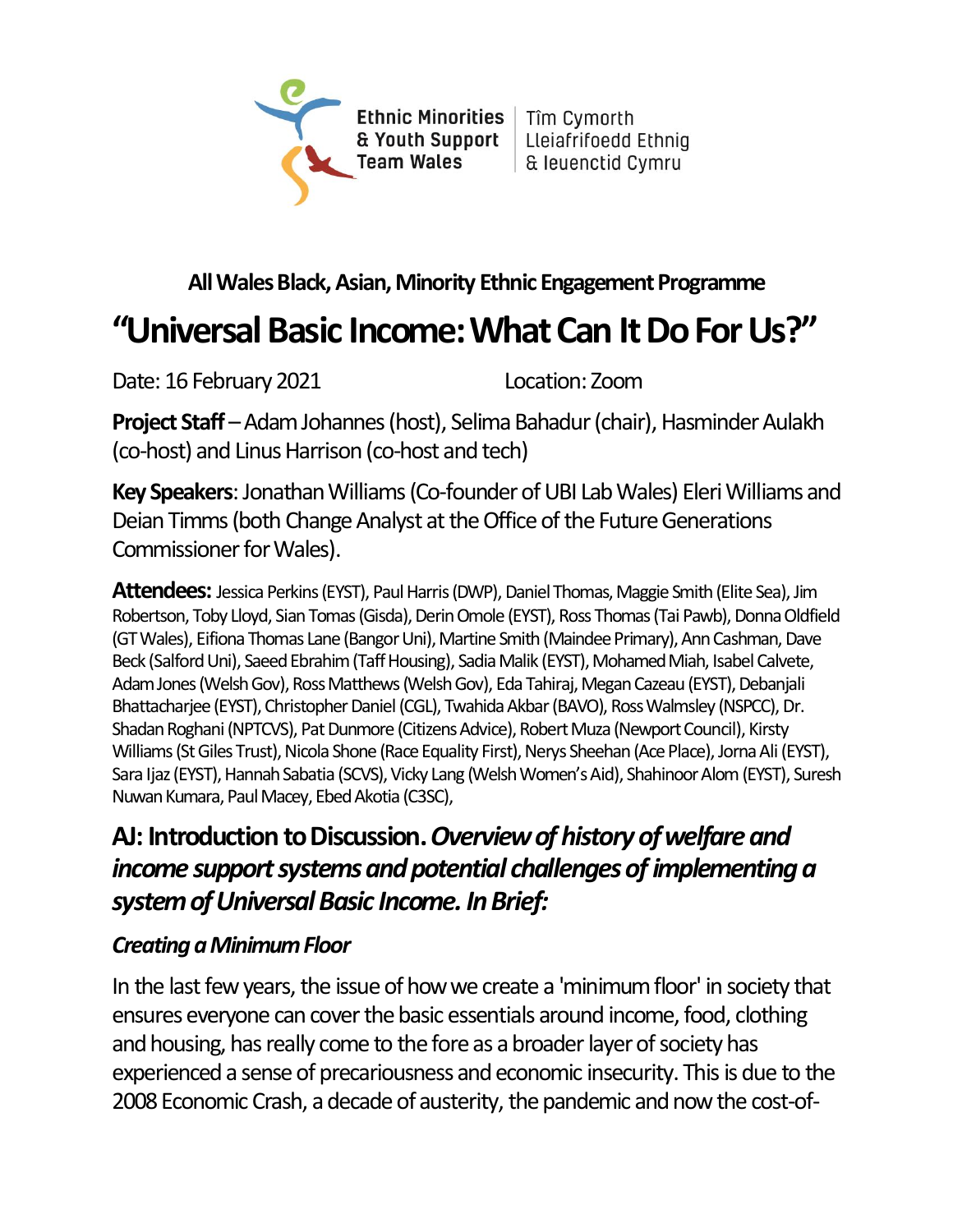

living crisis which will see basic living costs such as household energy bills rise by £700 in April.

Historically this issue has been addressed in many different ways.

#### *Early Welfare States*

The first idea that the state or community should intervene to redistribute wealth to create a 'minimum floor' has much older roots going back centuries.

The Muslim Caliphate in the 7th century can be seen as a proto-Welfare State, the idea of Zakat (Charity) was translated into state income support systems with money given to the poor, the elderly, disabled and widows, while governments stockpiled food for famines and emergencies.

In the Jewish religion the idea of Jubilee, that every 50 years there should be a wiping out of debts, an emancipation of slaves and land redistribution.

In Early Christian communities there was the idea that richer Christian communities should redistribute wealth to poorer Christian communities, and there should be some form of common ownership of property or sharing among all community members.

Similar ideas have been seen across many faiths, cultures, and countries.

#### *Universal Basic Income*

UBI potentially challenges many of these longstanding ideas that have defined modern welfare systems.

UBI has been depicted as a regular generous cash payment from the state which would give people a basic level of economic security where they would no longer have the economic coercion of just having to accept any available job if they became unemployed but could demand high-quality,well-paid jobs. It would also give people freedom if they wanted to take time out of work to care for their families, pursue a hobby or a leisure activity, knowing they would have that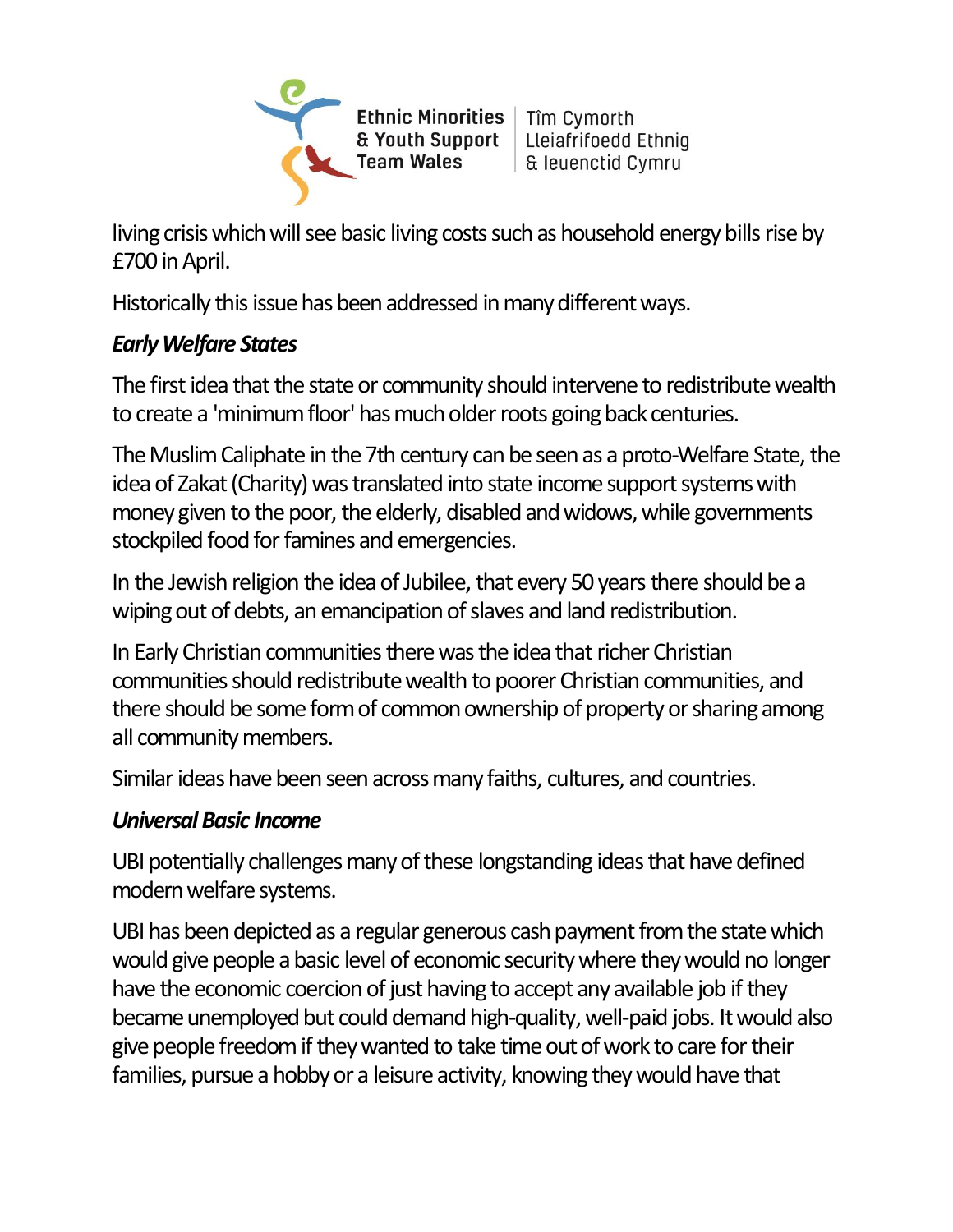Ethnic Minorities | Tîm Cymorth & Youth Support | Lleiafrifoedd Ethniq **Team Wales** 

| & leuenctid Cymru

income support behind them, thus UBI could help create a much more humane people-centred society.

## *Challenges of UBI raised by Sceptics*

The Welsh Government in its small-scale pilot are talking about giving everyone £1,600 per month. If every citizen of Britain were getting that sum, no strings attached, it would be incredibly transformative.

But what about the cost? Paying everyone in Britain a sum of £1,600 per month would require an unprecedented increase in public spending. Is there the political will for this? If existing income support systems are being cut back drastically by politicians across the political spectrum, why would a much more generous one be introduced by them?

Is Universal Basic Income based on an individualised regular cash payment the only way to create a 'minimum floor' in society?

## **Introductions from Key Speakers**

**EW:** There are seven interconnected wellbeing goals as part of the Welsh Government Wellbeing of Future Generation Act, you cannot achieve one goal in isolation from the others, these goals are legally defined helping to make sure we are all working together towards a common purpose in improving the social, cultural, economic, and environmental wellbeing of Wales as a whole.

## *What is a Universal Basic Income (UBI)?*

A universal basic income is a regular, unconditional payment to every individual by the government, designed to cover basic needs.

The general principles of UBI:

- It is universal and unconditional.
- Payments are automatic and regular.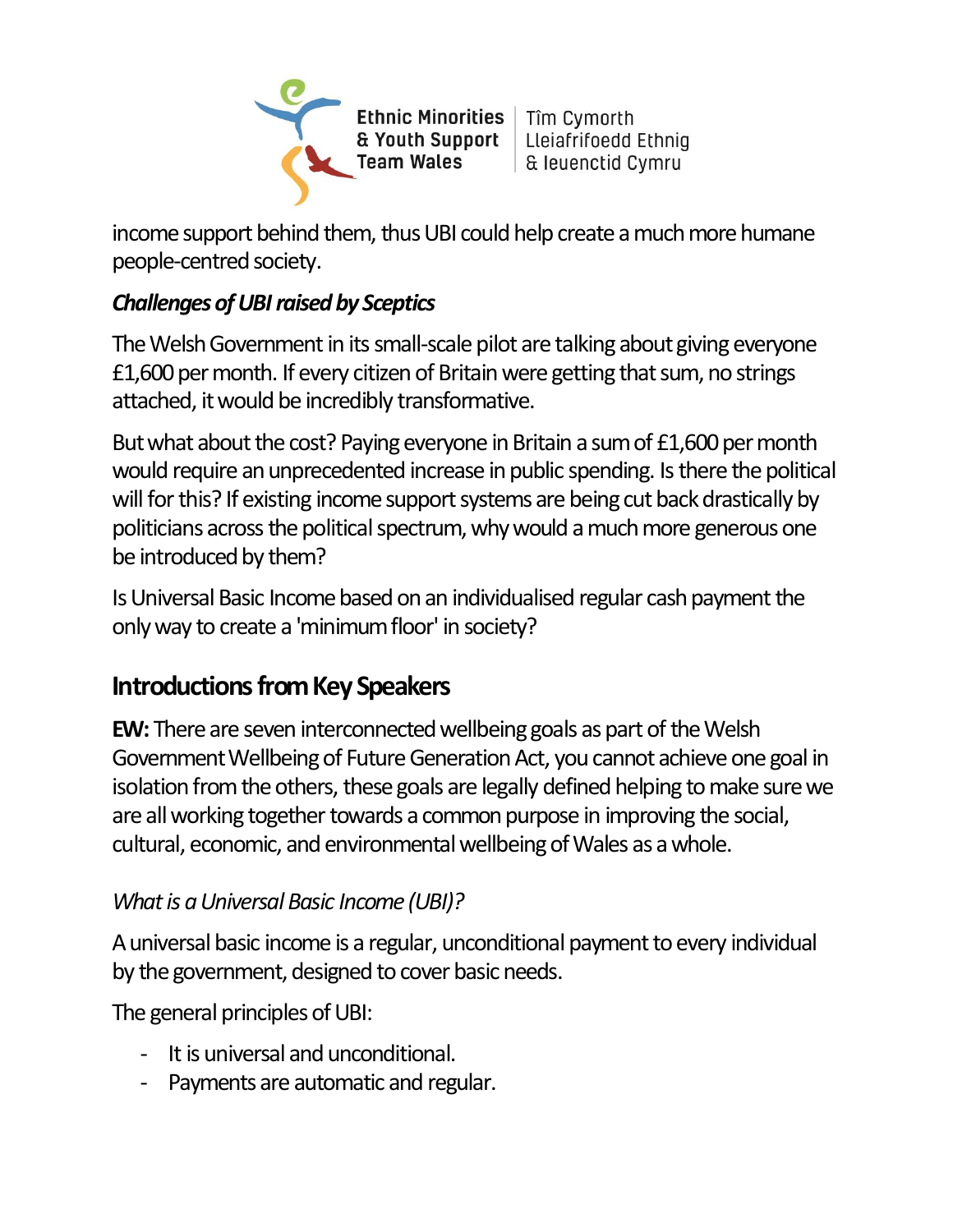Ethnic Minorities | Tîm Cymorth & Youth Support Lleiafrifoedd Ethnig **Team Wales** 

- | & leuenctid Cymru
- Payments are made to individuals (not households)

#### *The current situation:*

**DT:** The Future Generations Commissioner has been working on Universal Basic Income for some time, calling for the Welsh Government to explore the policy, working alongside people like Jonathan Williams of UBI Lab Cymru. Following the Welsh elections, the new Welsh Government committed to exploring a pilot of UBI in their programme of government.

The pandemic saw huge shifts in working patterns, working from home, furlough, things that were unimaginable previously happened quickly. So, time is right to think about radical new ideas.

The pandemic has highlighted where there is political will, change can happen quickly. We knowwe face more challenges from the climate emergency to rising automation we need to be re-thinking the status quo.

Not everyone works from home, of was furloughed during the pandemic, existing inequalities have been exacerbated during the pandemic. During the cost-of-living crisis issues like food and fuel security coming to fore again, as existing inequalities again exacerbated. Existing financial support packages are inadequate. Something like UBI could help.

- 39% of all female employees under 25 worked in sectors shut-down by the pandemic.
- 44% of workers of Bangladeshi ethnicity were also in these sectors.
- 1 in 10 UK families are facing a cost of living crunch this winter, unable to cover even basic bills such as food and heating.
- Between April 2020 and March 2021, the Trussell Trust network delivered nearly 146,000 food parcels to residents in Wales, 54,000 of them to children.
- Between June 2018 and June 2019 the number of people on zero-hours contracts in Wales rose by 35%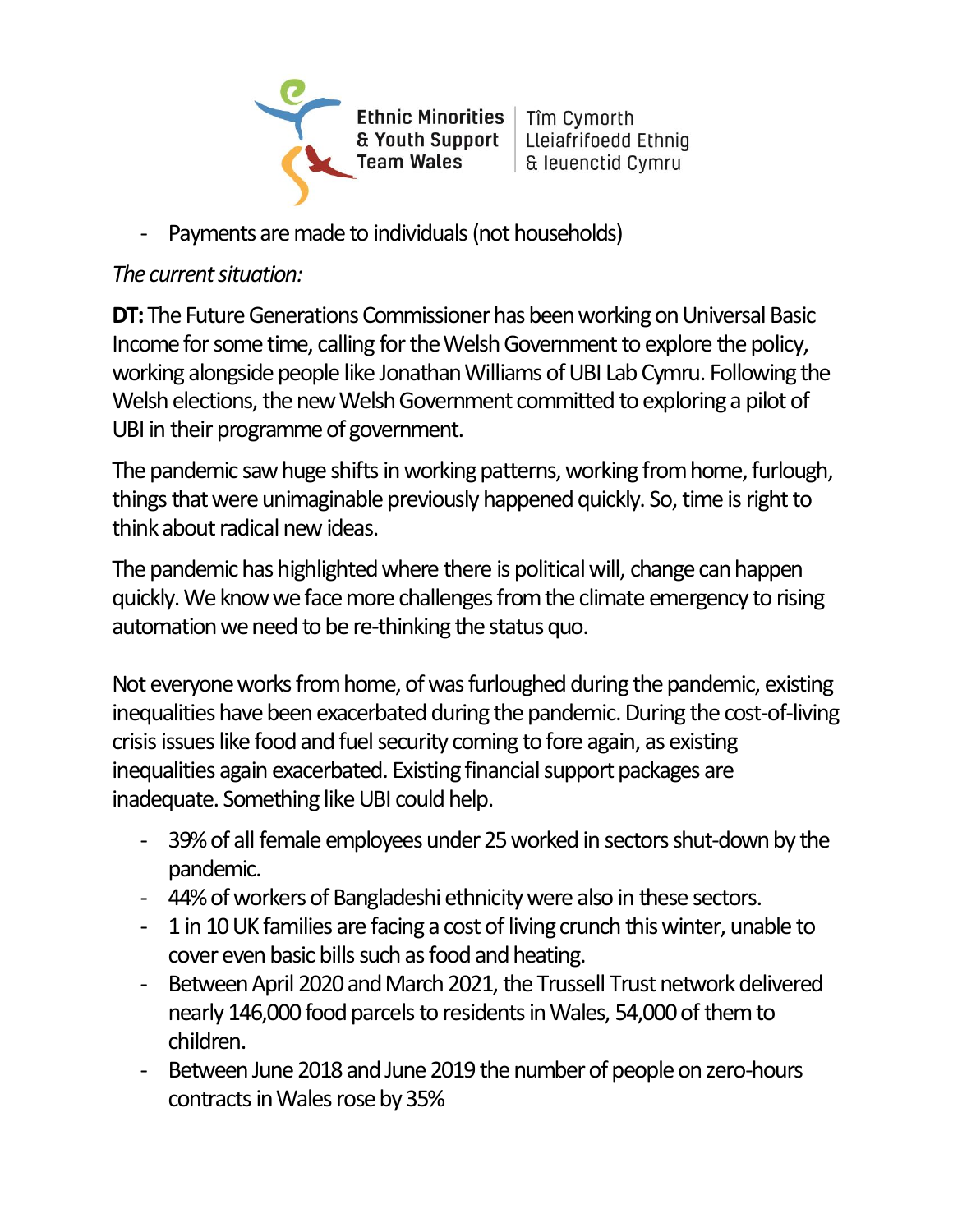Ethnic Minorities | Tîm Cymorth & Youth Support | Lleiafrifoedd Ethniq **Team Wales** 

| & leuenctid Cymru

- Welsh Government announced £330million package which will see household receiving £150 as a cost-of-living payment.

This helps, but will not be enough, a policy like UBI with regular guaranteed payments to everyone regardless of background and situation has a huge potential.

### *Why is a UBI needed? (Health)*

### **EW:**

- UBI trials have consistently shown positive outcomes on physical and mental health
- This could mean a reduction in the usage of health services leading to monetary savings as well as alleviating pressure at this difficult time.
- The World Health Organization are exploring UBI as a means to address Health Equity.
- A recent report by Public Health Wales concluded that members of Black Asian & Minority Ethnic communities reported higher rates of anxiety and feelings of isolation in comparison with their white counterparts.
- The WHO set out that 'income security and social protection' is the largest contribution to health inequalities at 35%, whereas 10% is due to health services.

### *Why UBI? Why not change current welfare system?*

- This pilot gives us the opportunity to test new approaches and build a fairer economic system for all – leaving no one behind.
- The current welfare system generates stigma, is paternalistic, and makes claimants jump through hoops.
- The current welfare system does not address the fact that a substantial proportion of people in poverty already live in working households.
- Even the UN has raised concerns about the UK's system of benefits. A 2018 United Nations enquiry into the UK benefits system condemned the "major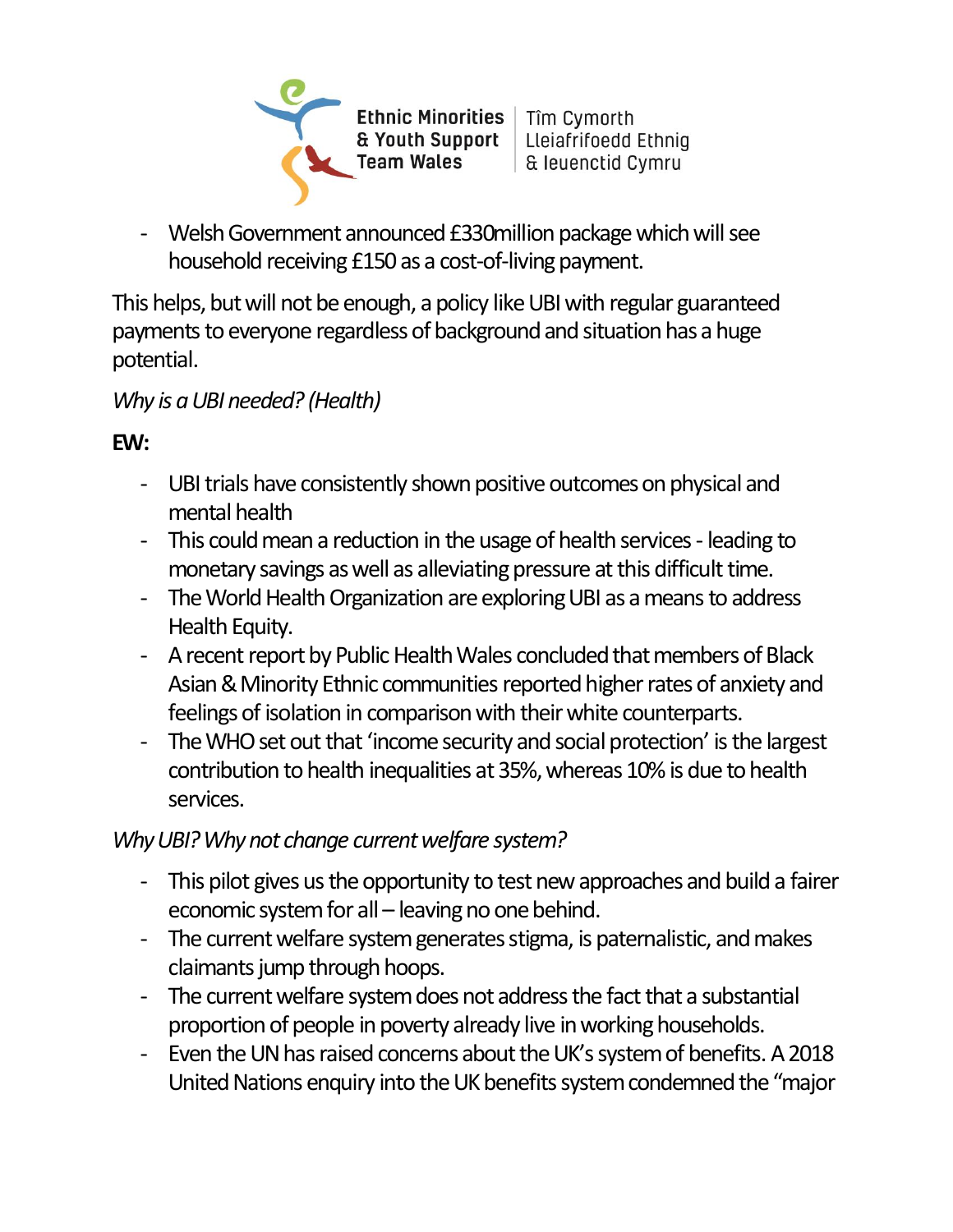Ethnic Minorities | Tîm Cymorth & Youth Support | Lleiafrifoedd Ethniq **Team Wales** 

| & leuenctid Cymru

limits on government support", along with a "simple-minded focus on getting people into employment at all costs".

- A UBI would save hours of paperwork, queuing and admin for 'claimants.'
- The difficulty of navigating welfare bureaucracy also means that a large section of society's most vulnerable do not receive the payments they are due.

#### *What is possible with a UBI for Wales?*

#### *A universal basic income come could...*

- Improve economic security, provide a cushion for those impacted by COVID and/or automation and help mitigate precarious nature of work.
- Provide support to older people and people shouldering caring responsibilities.
- Provide opportunities for creative development e.g. through volunteering or creative placements.
- Give more people the resources to undertake education.
- Remove the stigma surrounding benefits as everyone receives payment regardless of economic status.

#### *A Future Fit for Wales: A Basic Income for All, Report, November 2021*

**DT:** In November last year, the Future Generations Commissioner published a report on Universal Basic Income's transformative potential, we believe most comprehensive report on UBI in relation to Wales produced.

Report proposes different models for a UBI rollout in Wales and how UBI could be trialed first.

First model of UBI would be a guaranteed £60 per week per adult payment. This would cut poverty in half. Child poverty would be cut by 64% and pensioner poverty by 64%. This model rolled out to all of Wales this would cost about £6 billion per year. Sounds a lot, but benefits would justify cost. This could be paid by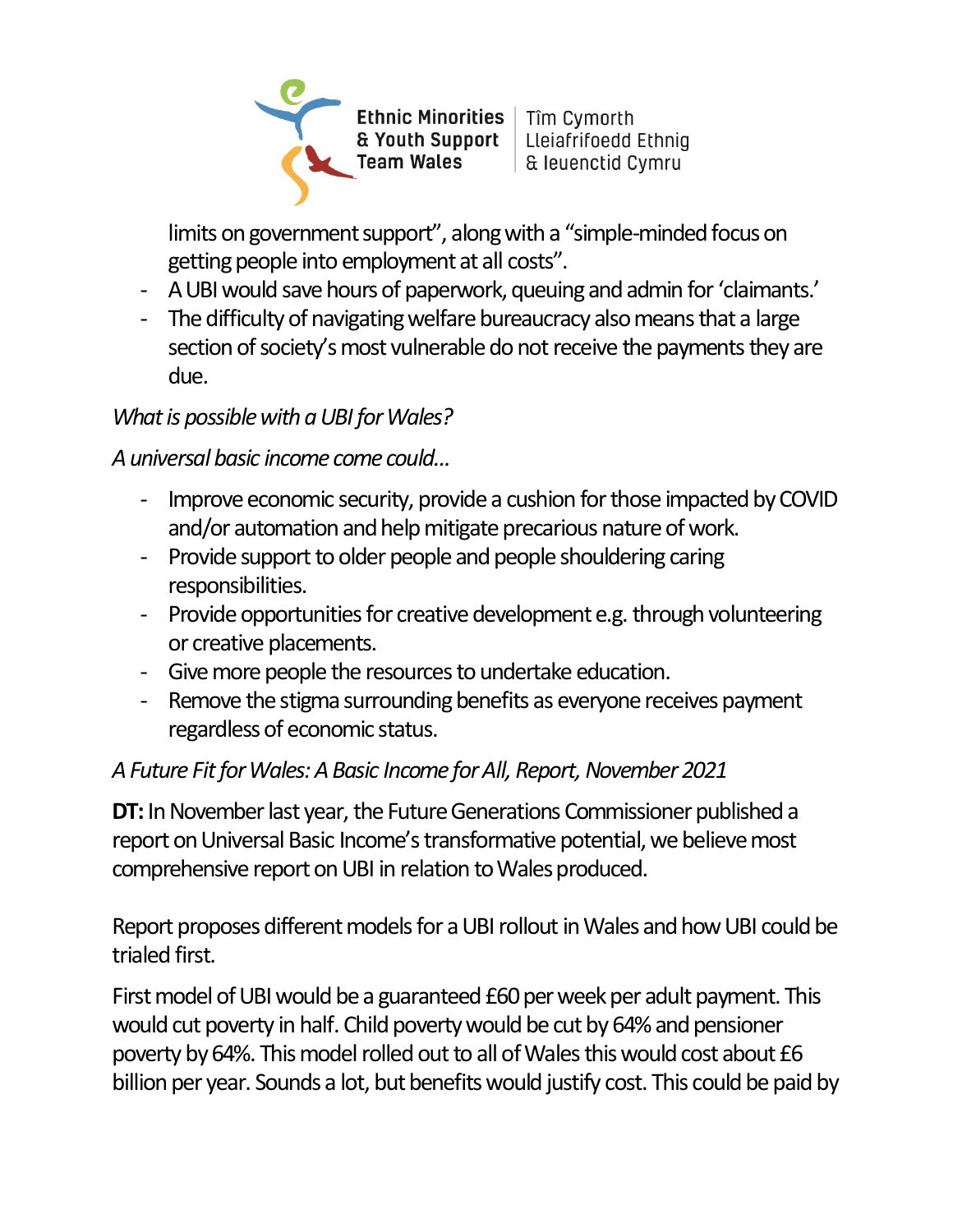Ethnic Minorities | Tîm Cymorth & Youth Support | Lleiafrifoedd Ethniq **Team Wales** | & leuenctid Cymru

tax reform in Wales, reallocation of the UK budget. This would generate huge savings, for example, British Medical Association says poverty costs NHS across the UK around £29 billion per year, so if we would halve poverty then the NHS would be freed up.

Second model of UBI would be around £213 per week per adult payment. That would cut overall poverty by 92% and cut child poverty by 95% and 86% reduction in pensioner poverty.

Key findings

- 69% of the public support Welsh Government trialing a basic income scheme.
- 67% support Welsh Government increasing taxes on the very rich in order to provide a 'basic standard of living for everyone in Wales'.
- First model of UBI could reduce poverty in Wales by 50%. The second model would practically eradicate poverty.
- There would be approx. £600 million of extra spending, stimulating the economy and generating VAT income for the Welsh Government

*Welsh Government trial: a basic income to be paid to care-experienced young people.*

- Approximately 500 participants across Wales. Payment of £1600 per month (real-living wage).
- Pros: is a cohort that needs specialised support, will provide data that can be analysed internationally.
- Cons: Is not a UBI. We cannot measure broader impact on community, different groups of people.

UBI will be complex and will take a lot of work to implement, but they said the same about the NHS, and now we cannot live without it.

**JW:** Co-founder of UBI Lab Wales, a non-profit organization, which has lobbied for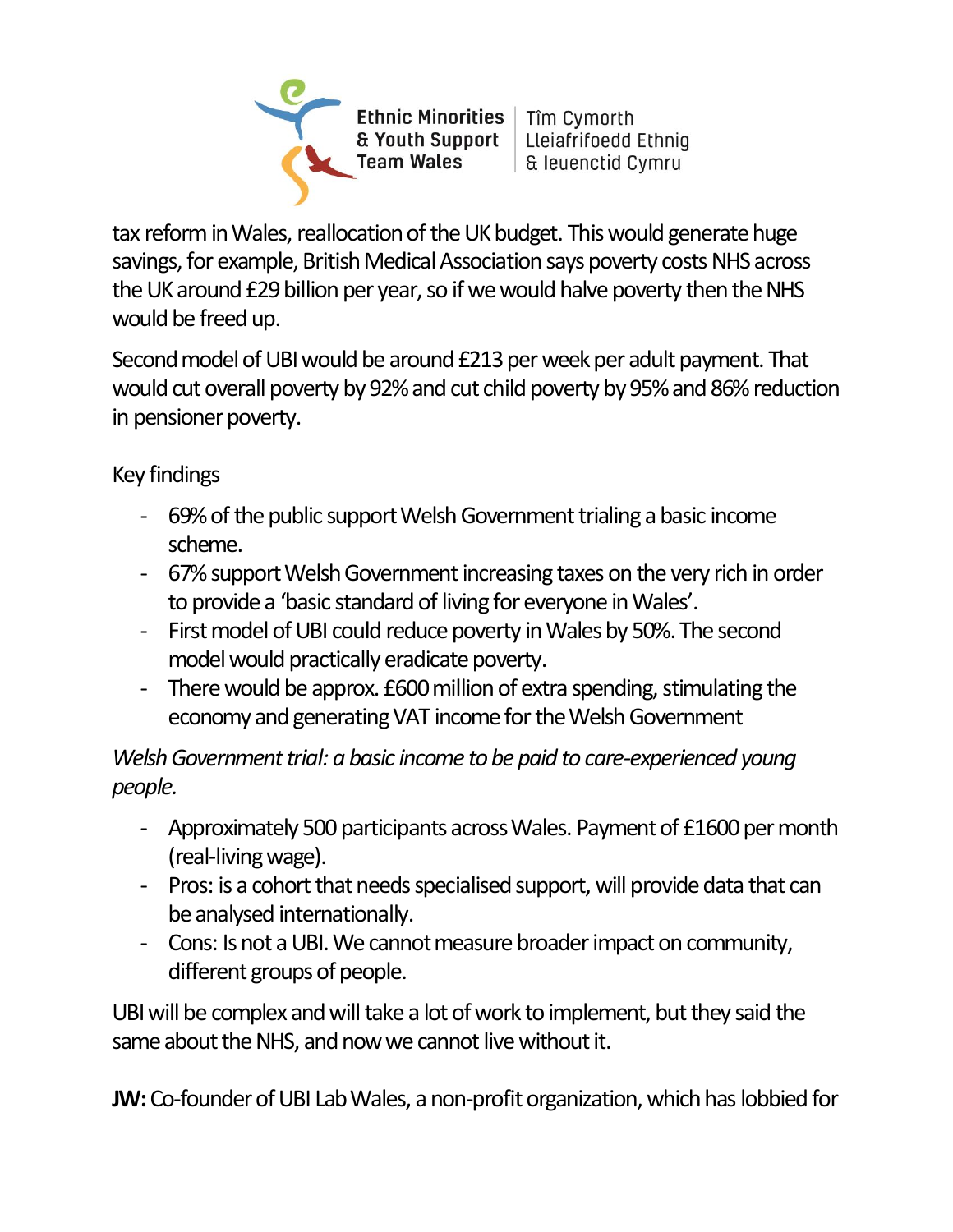**Ethnic Minorities** & Youth Support **Team Wales** 

Tîm Cymorth Lleiafrifoedd Ethnig & leuenctid Cymru

the policy to be introduced in Wales; organisation run by unpaid volunteers. JW works for UBI Lab by night, he is a solicitor by day.

The Lab put UBI on political agenda in Wales. Ran Local Authority campaigns where asked Cardiff, Swansea, Gwynedd and other Councils to support prospect of a basic income in their community. Ran a pledge campaign during the Senedd election campaign that was directly responsible for Welsh Government introducing this pilot. 25 of the elected representatives signed the pledge. A good campaign and shortly after election, First Minister Mark Drakeford announced therewould be a pilot.

What is the difference between a UBI for Wales and this Basic Income pilot? It's not a UBI, UBI would mean everyone would get a payment. A pilot would not be able to do that unless you piloted an entire country. But could do something similar, getting a good cross section and wide sample of people within an entire geographical area.

UBI Lab had lobbied and hoped for this kind of pilot. But understood that it would be difficult for Welsh Government to do this as it would require 'buy-in' from the DWP and HMRC, and the UK government do not support the idea. So, the Welsh Government should be commended, and their pilot exceeds expectations, and is a generous payment above the Joseph Rowntree Minimum Income Standard.

## **DISCUSSION**

**HA:** *Too many people today feel like they are only one paycheck away from poverty, or one missed benefit payment from going under. Last week research suggested that almost 4 out of 5 Black households in Britain had less than £1,500 savings, with many other ethnic minorities similarly vulnerable to the cost-of-living crisis. While even among the general population almost half of adults have less than £1,500 savings. How could UBI help mitigate this sense of precariousness that is spreading across the bottom half of society?*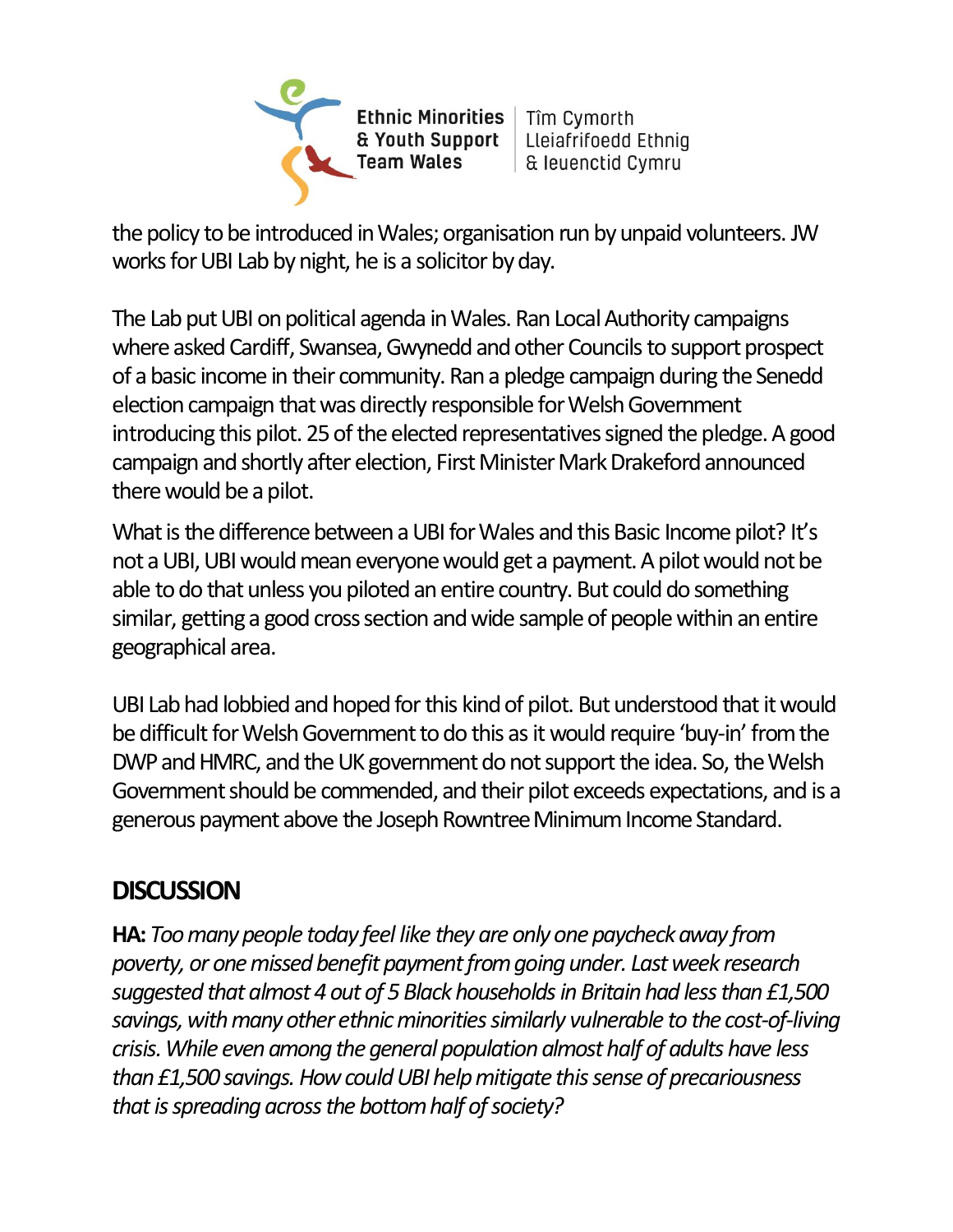Ethnic Minorities | Tîm Cymorth & Youth Support **Team Wales** 

Lleiafrifoedd Ethnig | & leuenctid Cymru

**JW:**A universal basic income if it were rolled out to everyone would provide an 'income floor' for everyone to build up from. It would remove that precariousness because you would be guaranteed this income every single month, with no conditions attached. There will be people who would require additional benefits for specific needs.

BAME communities have been disproportionately affected by the pandemic and unemployment, so this guaranteed income would give opportunity to pursue ambitions. There was an interesting piece of data that came out of America after people received their 'stimulus cheques'. During the pandemic, the US government was giving all American citizens a cheque of around \$12,00. Data showed in Black communities in particularly there was a significant increase in entrepreneurism and small businesses. So maybe there would be the same impact in the UK?

**SB:** *Child poverty is a huge problem among many of our communities. Recent research suggests that half of children from Black, Pakistani and Bangladeshi*  backgrounds are living below the UK poverty line. While around a third of children *in Wales are living in poverty. How would UBI help families? Would children get a cash payment too?*

**DT:** The short answer is yes, depending on the model, in the model we proposed in our report, children would receive £40 per week, if adults received £60 per week. That would be held separately, directed to a guardian, until they reached a certain age. Issue of children and UBI has a huge impact on childhood in areas such as education, in the pilot in Namibia from 2007-9 crime and poverty were reduced, but school attendance doubled, when you give families security, guaranteed food and income, that security allows children to go to school rather than work, more parents were able to sustain cost of sending children to school, dropout raises fell. Lots of stats on birth weight of babies increasing as quality of food improved. So has huge impact on childhood.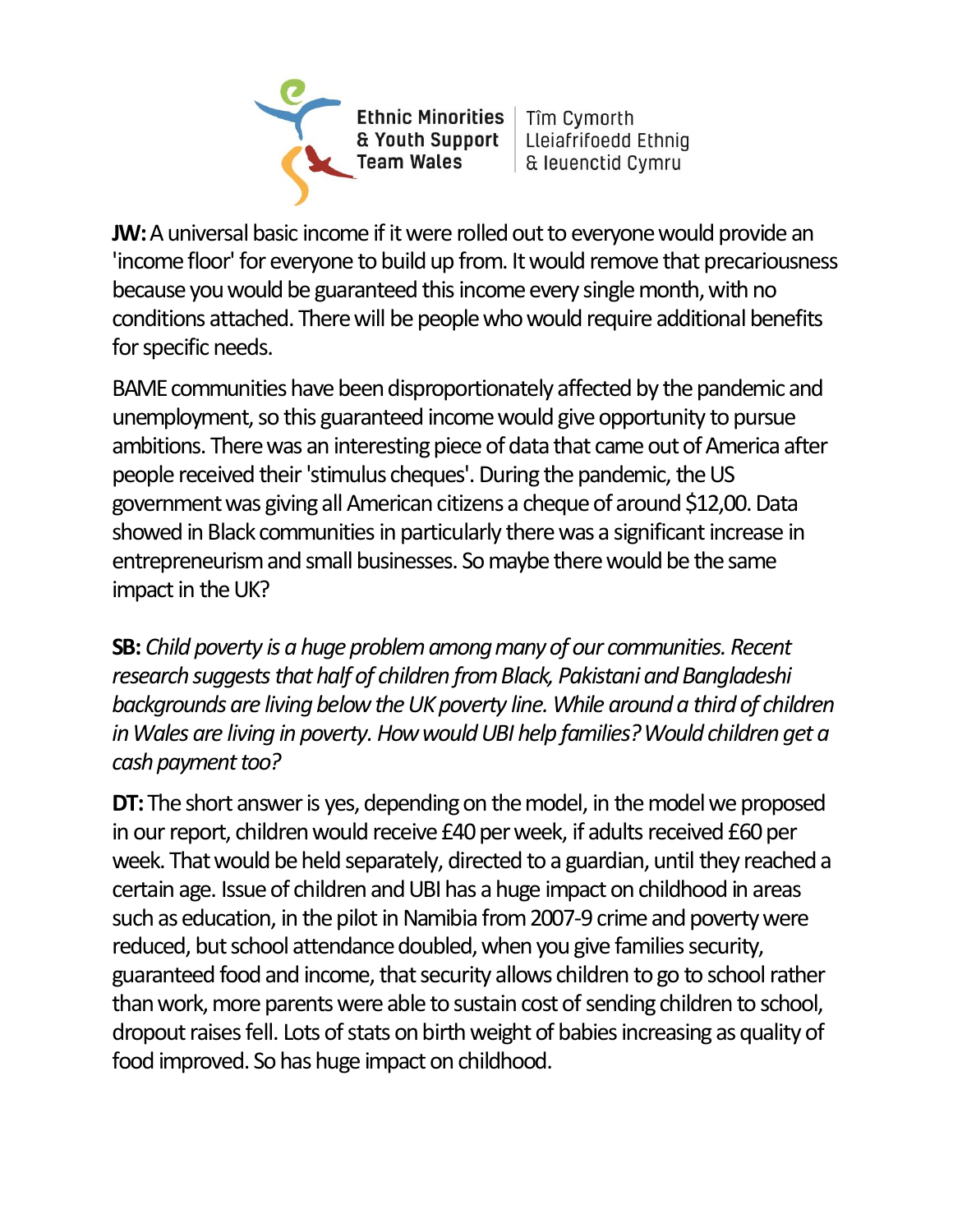Ethnic Minorities | Tîm Cymorth & Youth Support **Team Wales** 

Lleiafrifoedd Ethnig | & leuenctid Cymru

**JW:** Poverty is heavily linked with people's do well in school. There is a correlation between IQ and people being in poverty. Hunger effects children being able to work in school. UBI will certainly help children in schools.

**Comment from Attendee:** *Universal Basic Income has been tried in several countries and not been successful, or at least not been made permanent? What makes you think this pilot will be different?*

**JW:** I don't think the pilots have been unsuccessful. There have been consistent results that show an improvement in physical and mental wellbeing. Educational attainment improved. With the Finnish trial, an example often used by detractors, people claiming it did not increase employment or it was cancelled and did not continue. But employment did not go backwards, people did not stop working, a lot of the criticisms were that people would just sit at home, so it proves that people did not stop working, and it marginally got better.

There have been different trials and they have tested different things. The trial in Wales will test with it care-leavers. We have never really had a universal basic income trial. So, we are having different trials, and learning different things, and adding to the data and evidence.

These trials also run for a couple of years and then a different government comes in, whose ideology might not be supportive of UBI, so there are a lot of factors involved. Unfair to say pilots unsuccessful.

**HA:** *During the pandemic, Black, Asian and Minority Ethnic workers often disproportionately bore the brunt of job losses, were less likely to be furloughed, and were often working in less secure parts of the economy before COVID-19. What does UBI have to offer people working in casualised or precarious or zero hour contract employment?*

**DT:** I make the parallel with the creative sector which is full of freelancers and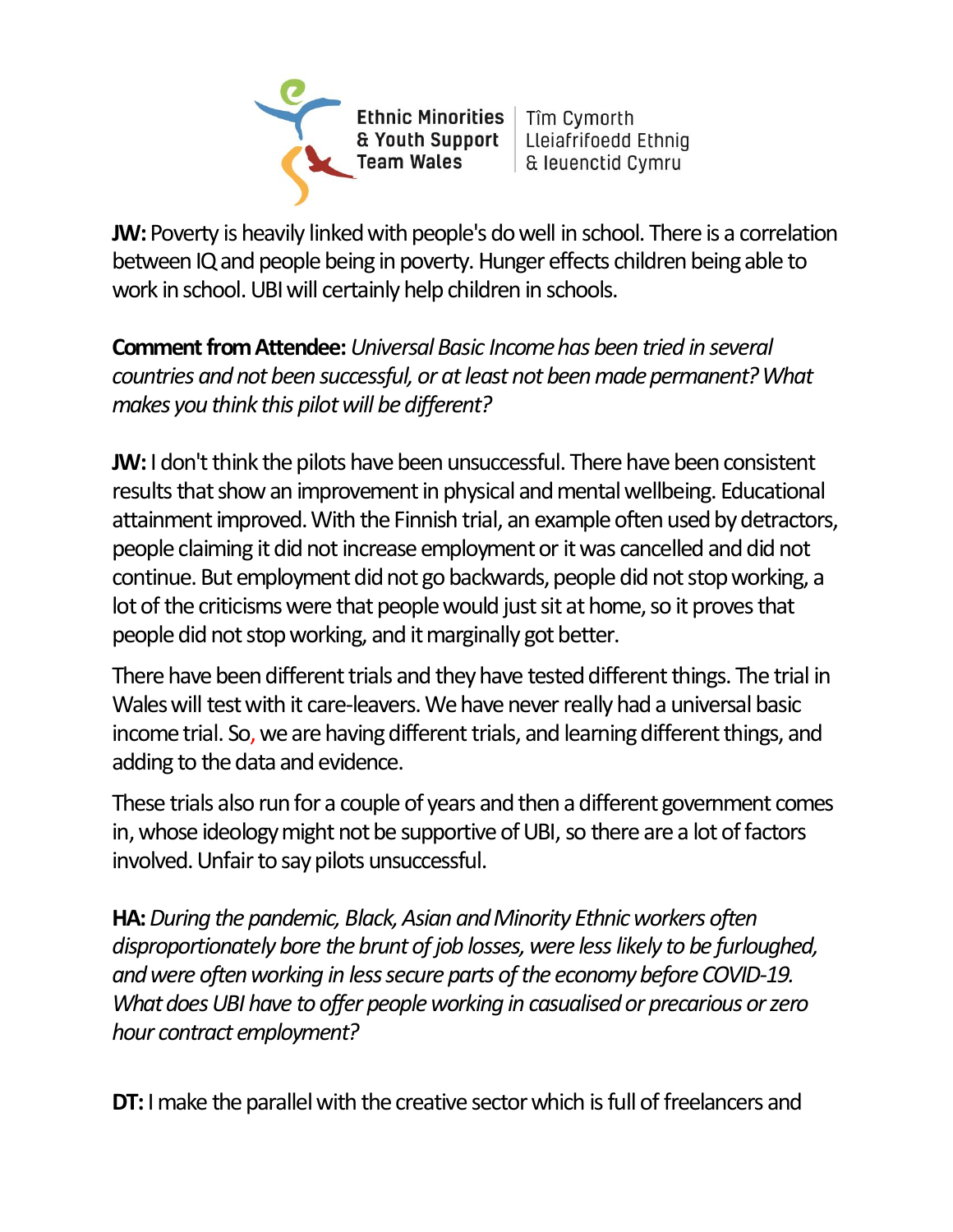Ethnic Minorities | Tîm Cymorth & Youth Support **Team Wales** 

Lleiafrifoedd Ethnig | & leuenctid Cymru

precarious workers. 85% of freelancers faced a huge decrease in their work, 60% said work had completely dried up during pandemic (Creative Cardiff survey). The creative sector is notoriously precarious. In France, there has been a basic income scheme for 80 years now, for creatives, recognising those irregular patterns of work in the sector, strengthened during the pandemic. Now we see those irregular patterns of work spread elsewhere. So UBI has enormous potential to help precariousness.

#### **Comment from attendee:***Why is there a resistance to addressing systemic inequalities which exist in Wales, the UK and globally?*

**EW:**We have all the right mechanisms and the right political will, we have the Wellbeing of Future Generations Act in Wales, which has duty for public bodies to think and act for the long term. But it is difficult, culture change takes times. Our Future Generations Act came into force in 2015/16. Not long enough for culture change to happen. Getting people to work together will take time. We saw during the pandemic sectors working more closely together than ever, and procedures and practices simplified and improved during the emergency situation, so we are pushing for some of these changes to continue. It is difficult to address systemic inequality. So, keep talking, keep trying different things, when it is not working.

**JW:** Neoliberalism. There is a resistance because there is so much power accumulated at the top, and those with the power do not want to give it up – this is the reason. The UBI lab lobbied Welsh Government, but we hit the zeitgeist, the pandemic showed up flaws of current economy. Einstein said during every crisis comes great opportunity. In this crisis maybe we can introduce UBI, a 4-day working week. If we push back on that resistance, we can effect change on our future generations.

**Comment from attendee:***What will happen with the care-leavers receiving a basic income in the pilot? Will they also get other support, or just given the cash,*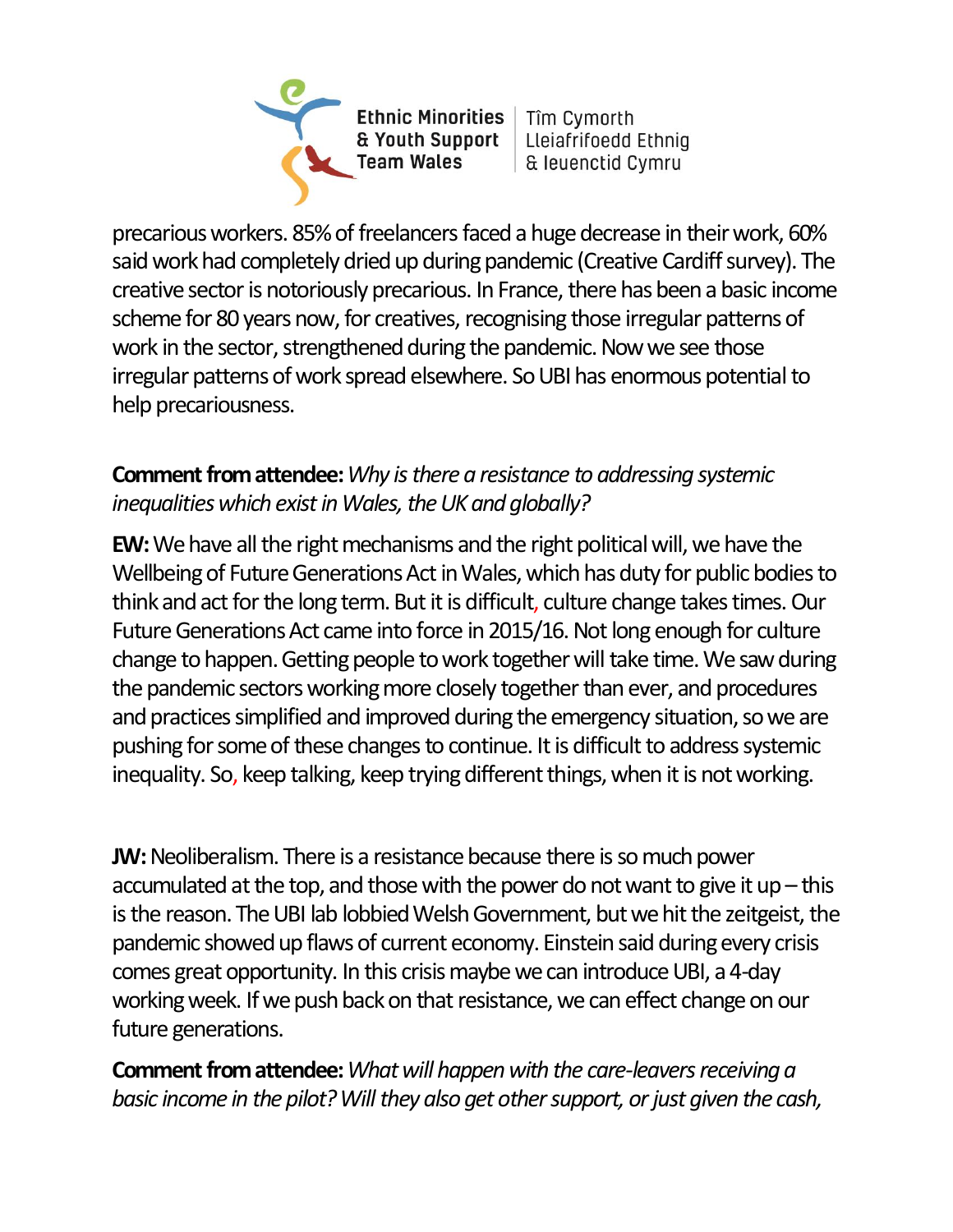Ethnic Minorities | Tîm Cymorth & Youth Support Lleiafrifoedd Ethnig **Team Wales** & leuenctid Cymru

*and left to get on with it? What happens with them when the pilot ends? These are vulnerable people.*

**JW:**Ross Matthews from Welsh Government is here who can answer specific questions. My understanding is that in addition to the basic income, there will be wrap-around support for the care-leavers. These are vulnerable people who need added support. I would hope that the money would not just suddenly be cut off, but there would be a tapering off and further support when the pilot ends.

**Comment from attendee:** *If UBI is rolled out across Wales will it be for everyone, even if someone makes the choice to not work? Or is it just for those unable to work, or have barriers to work, and they are actively seeking work? If someone hated their job and had option of UBI, they might take the UBI instead?* 

**DT:** It's for everyone. From the data, none of the trials have seen a reduction of people going to work because they are getting this money. Usually the opposite, people find more fulfilling work because they have this safety net while they are looking for the right work. It breaks down the paycheck-to-paycheck existence, maybe you can wait a month or two until you find the job you want, rather than just accept anything. It gives you time to train, or security working a part-time job while in rest of time you might be going back to education, writing a book. It is that security to be fulfilled, as well as the employment element, we must remember the wellbeing benefits, not just economic side.

**SA:** *It's been reported that Barbados is considering introducing some form of Universal Basic Income? Do you know anything about this? Or of UBI pilots in poorer countries in the global South?*

**JW:** In terms of Barbados announcement, it is new and not a lot of information yet. Sounds like they are looking at some form of return tax grant which to me sounds like negative income tax, not quite UBI. The details not there, but it is exciting, days after they became a republic. There are several pilots in global South. There has been a pilot in India for past ten years I believe. None of the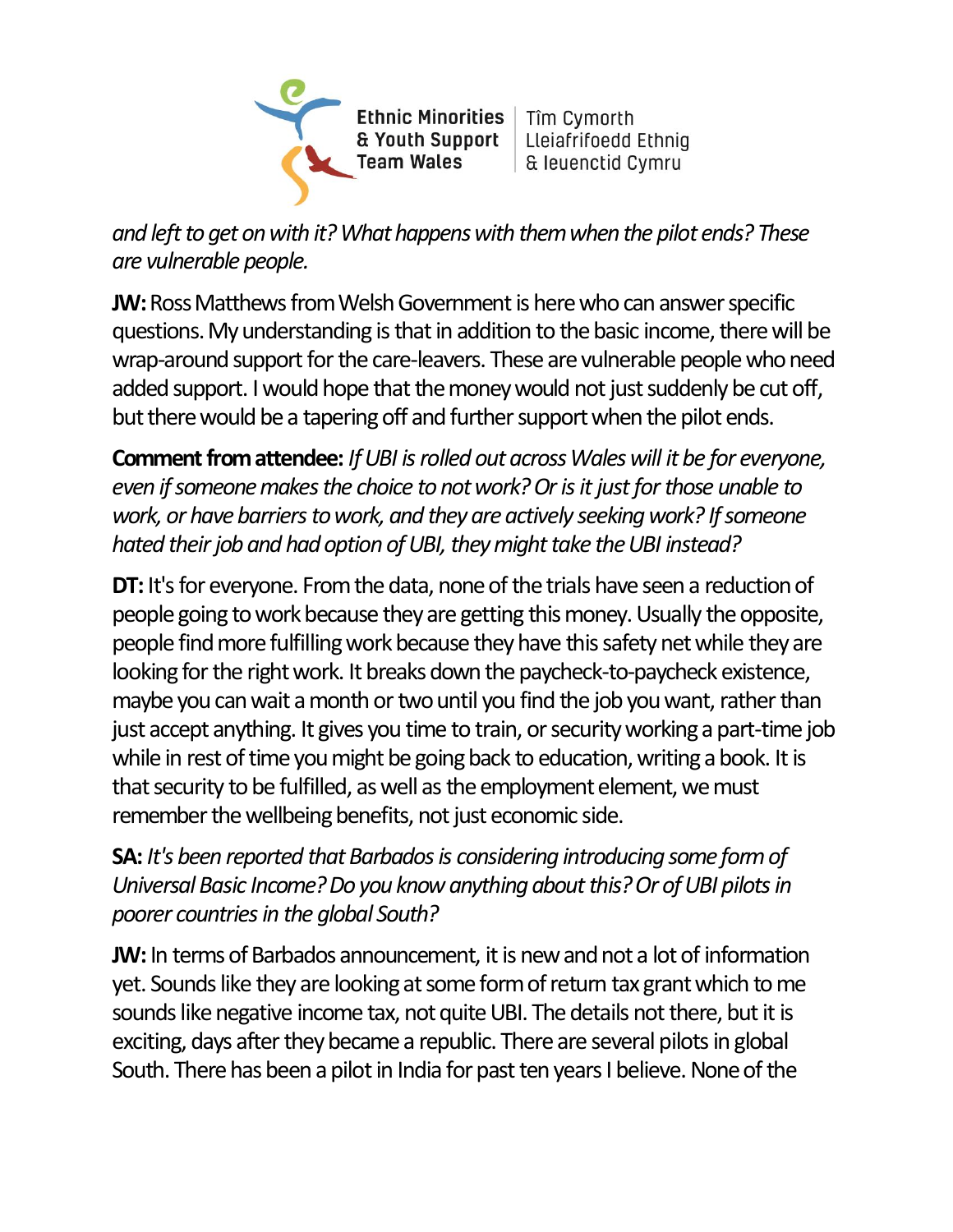**Ethnic Minorities** & Youth Support **Team Wales** 

Tîm Cymorth Lleiafrifoedd Ethnig & leuenctid Cymru

pilots have been the same, so there's lots to learn from all the different ones including Wales.

**HA:***Do you think there is a danger with UBI giving everyone an identical cash payment that certain communities and sectors of society's specific needs are not recognised or met? Such as disabled people, women and BAME communities? How does UBI address specific inequalities afflicting certain sectors of society?*

**EW:**One of the beauties of UBI could be a potential downside. It could potentially overlook the specific needs and challenges some groups face. In the modelling of a UBI in our report, which worked out in such a way that most benefits would be retained, with exception of child benefit and state pension which would be replaced by our modelled UBI payments.

We recognise that people's needs and living costs are not the same. As the daughter of a disabled person, I know this firsthand. PIP, DLA, Housing Benefit, Attendance Allowance, EMA etc would be retained in our modelling.

It is about having a baseline for everyone, but not removing these additional safety nets for people with additional needs and costs. It would be paid to individuals, so for women suffering financial or domestic abuse it would provide greater autonomy to flee that situation. So, this hopefully will mitigate these risks identified.

**Comment from attendee:***A UBI would help those in low paid work, but is there a danger of propping up a low wage economy, of the public purse subsisiding an*  employer class paying low wages? Would not raising the minimum wage be a *better way to help those in low paid work?*

**JW:**To benefit from increasing minimum wage you must be in employment, because UBI goes to everyone, it provides a safety net for those who want to transition from job to job, or are between jobs, or going from unemployment to employment, from part time work to full time work and vice versa. UBI is not a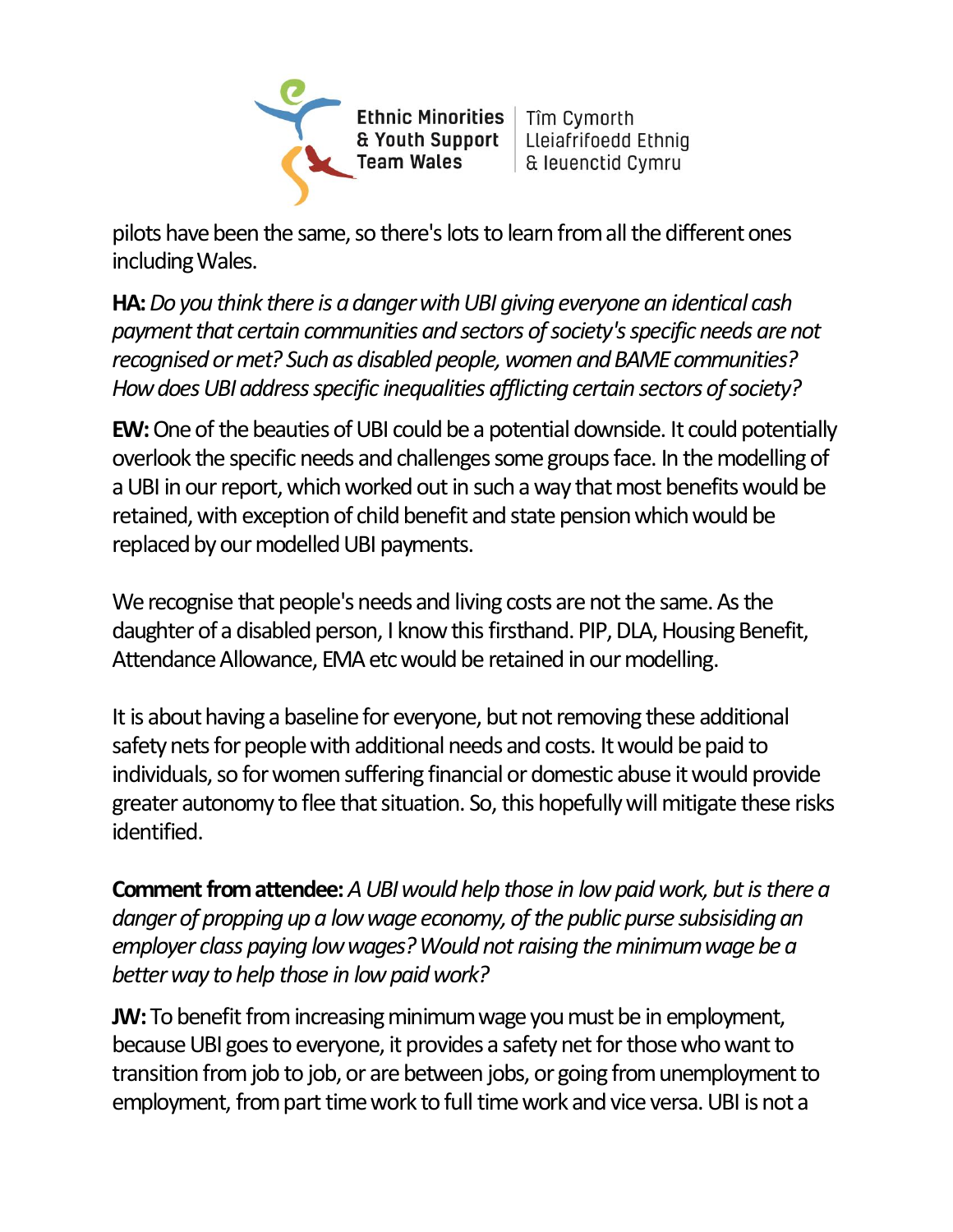Ethnic Minorities | Tîm Cymorth & Youth Support Lleiafrifoedd Ethnig **Team Wales** | & leuenctid Cymru

silver bullet to solve every problem, there will still be significant problems in society that need solving. Things like a 4-day week, raising the minimum wage are part of the solution as well. UBI would hopefully be part of a progressive package to transform our economy. It is not either/or, it is all these measures.

#### **Comment from attendee:***Why would the billionaire class not just double-down in stopping UBI as it would threaten their power?*

**JW:**There is resistance. The Conservatives oppose the Welsh Government pilot. But there are billionaires, surprisingly, like Elon Musk who are a fan of UBI. There is resistance, because it will empower people, it will emancipate people to do things they want to do, go back to education, tell their employer to do one. There are powerful people who see UBI as inevitability. We will have to go to things like this because of things like automation.

**HA:***What percentage of people in the Welsh pilot are from BAME backgrounds? The person [from Welsh Government] said you are collecting data from Local Authorities, what are you going to do with that data? But what we see is the data is collected and then just left there as a tick-box exercise? What will happen with the data?* 

**JW:** I do not know too much about this. But this is an important issue that I hope they are looking into, and I will raise it.

#### **Comment from attendee:** *Is there any truth that employers would use UBI to bring down wages?*

**JW:** I think it strengthens collective bargaining; your employer no longer has you over a barrel. If you want to leave, you have the safety net. Trade unions should get on board with this. You do not have to stay with an employer to pay your bills because the UBI will look after it.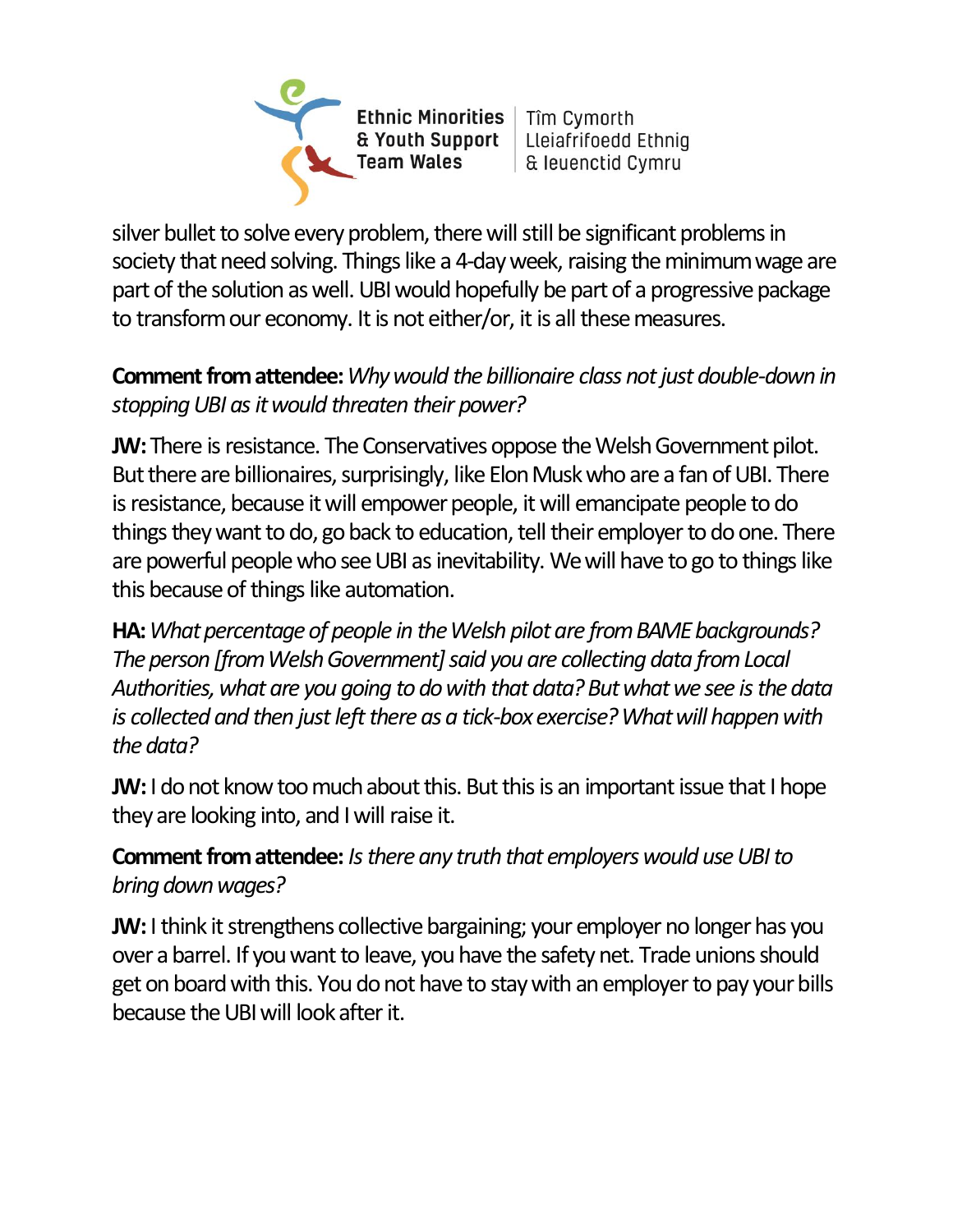Ethnic Minorities | Tîm Cymorth & Youth Support Lleiafrifoedd Ethnig **Team Wales** & leuenctid Cymru

**Comment from attendee:***Would UBI include immigrants with definite leave to remain in the UK? As they are living here and working here? Will refugees and asylum seekers have same rights as a citizen.*

**EW:** This pilot focuses on care leavers. But usually depends on what eligibility criteria is set in the model of UBI. The one sole criterion is usually how long someone has been in the place. Given the aims for a Nation of Sanctuary and withholding of consent with the Nationalities and Borders Bill, we would hope a UBI fully implemented in Wales would offer all people ability to access it.

**Comment from attendee**: *Is there much support from faith groups, both Christians and others, for the Welsh Government pilot? Currently there is a Roman Catholic commission exploring UBI in UK, and that is supported by the Pope. Some years back when there was a debate about privatisation of water in Scotland, every pulpit spoke out against privatisation of water ethically andmorally, and water in Scotland was not privatised. What would happen if Churches, Mosques or whatever said this policy is moving in the proper direction of addressing systemic inequality.*

**JW:** I am aware of the Pope being advocate, not aware of faith groups in Wales involved, but the UBI Lab would love to work with faith groups.

**Comment from attendee:** *Idea would be great, but it would cost a huge amount, and including additional administrative costs, is there a danger UBI given to everyone would bankrupt Wales?*

**JW:**The gross cost is significant. The net cost will be dramatically reduced. Savings on improving health and wellbeing will reduce pressure on the NHS, more people are educated so would have highly skilled workforce because people have money to do that, giving low-income people more money in their pocket they will spend more stimulating the economy. There would be some administration costs, but much cheaper than cost administration of current welfare benefits, so administrative costs would be reduced by removing red tape and bureaucracy because everyone would receive it. Some people may have problem with rich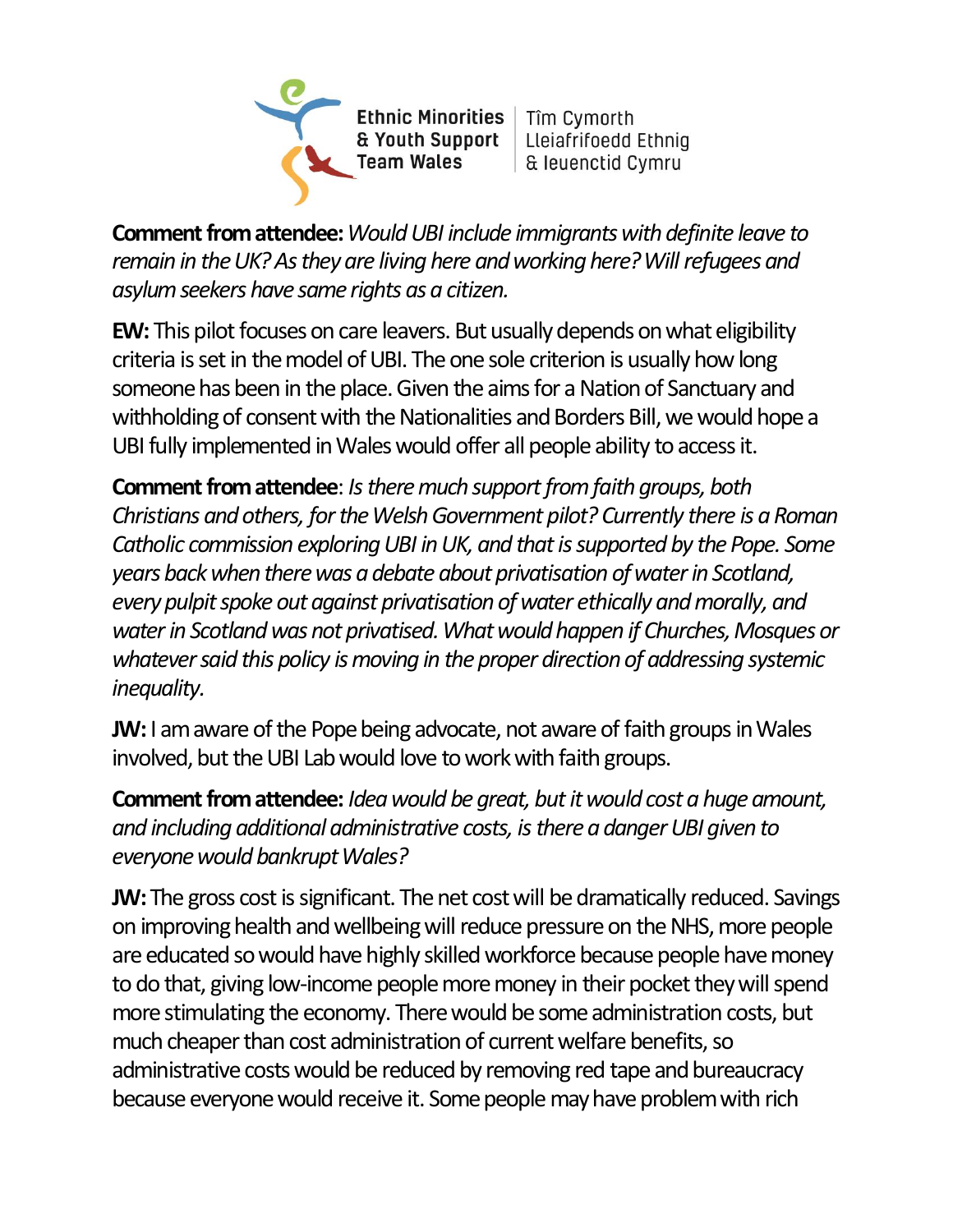Ethnic Minorities | Tîm Cymorth & Youth Support Lleiafrifoedd Ethnig **Team Wales** | & leuenctid Cymru

people getting, but you would be giving one hand and taking with the other, as they would be taxed more.

**Comment from attendee:***Without addressing power imbalances between tenants and landlords, for example, is this just money going into more wealthier people's pocket*

**JW:** This is not a silver bullet, or policy in isolation. UBI could go hand in hand with other policies such as rent controls, so that landlords are not just pocketing the extra money people will have. Considering how UBI is not just extracted with those with power will have to be considered rolling this policy out. UBI advocates have responsibility to campaign for this wrap-around approach.

#### **Comment from attendee:***What would stop someone moving to Wales simply to benefit from having a UBI?*

**JW:** It is going to have to be considered by Welsh Government and everyone else designing it when rolling it out on a nationwide basis. We also need to think about those who are left out of existing welfare systems, people entitled to benefits who do not claim, UBI would help them.

#### **Comment from attendee:***What inspired the setting up of UBI Lab Wales, and you to do this work?*

**JW:** Before I was a solicitor, I was a trade union rep. In 2013 I came across this idea. A young mum came up to me, a trade union member, and she said her workplace wanted to increase hours from 16 to 20 but she was going to be hundreds of pounds worse off, because she would get less child tax credit, and she would have to find someone to look after her children on a more regular basis. Researching on looking for something that would solve this. I read Malcolm Tory who had written a book on UBI. The pandemic shows we cannot sit on our hands, and we must change things. Being a solicitor, I thought I have contacts and would use them to set up UBI Lab. I do a homeless legal clinic andhad an idea of a pilot like in London of homeless. But the support grew from more Welsh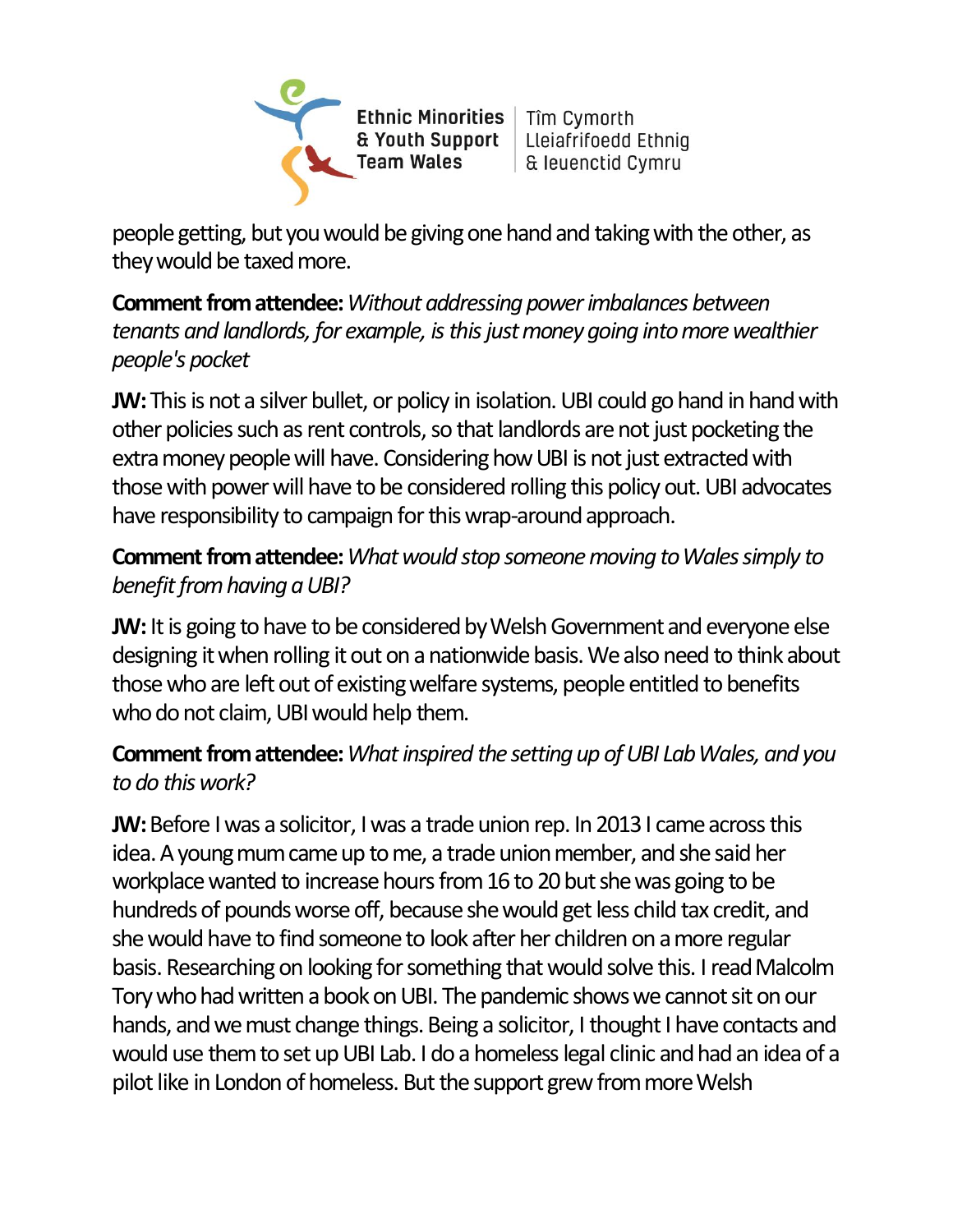Ethnic Minorities | Tîm Cymorth & Youth Support | Lleiafrifoedd Ethnig **Team Wales** | & leuenctid Cymru

politicians and finally Welsh Government, and we are lucky to have support in Wales not there in UK. Hopefully, we can put this more and more on the agenda, working with other organisations, and we are getting somewhere with it.

**AJ:**While we may have had disagreements and debate today, what has energised us all here is that our starting point today has been that we do not want to reduce or mitigate poverty anymore, but totally abolish it.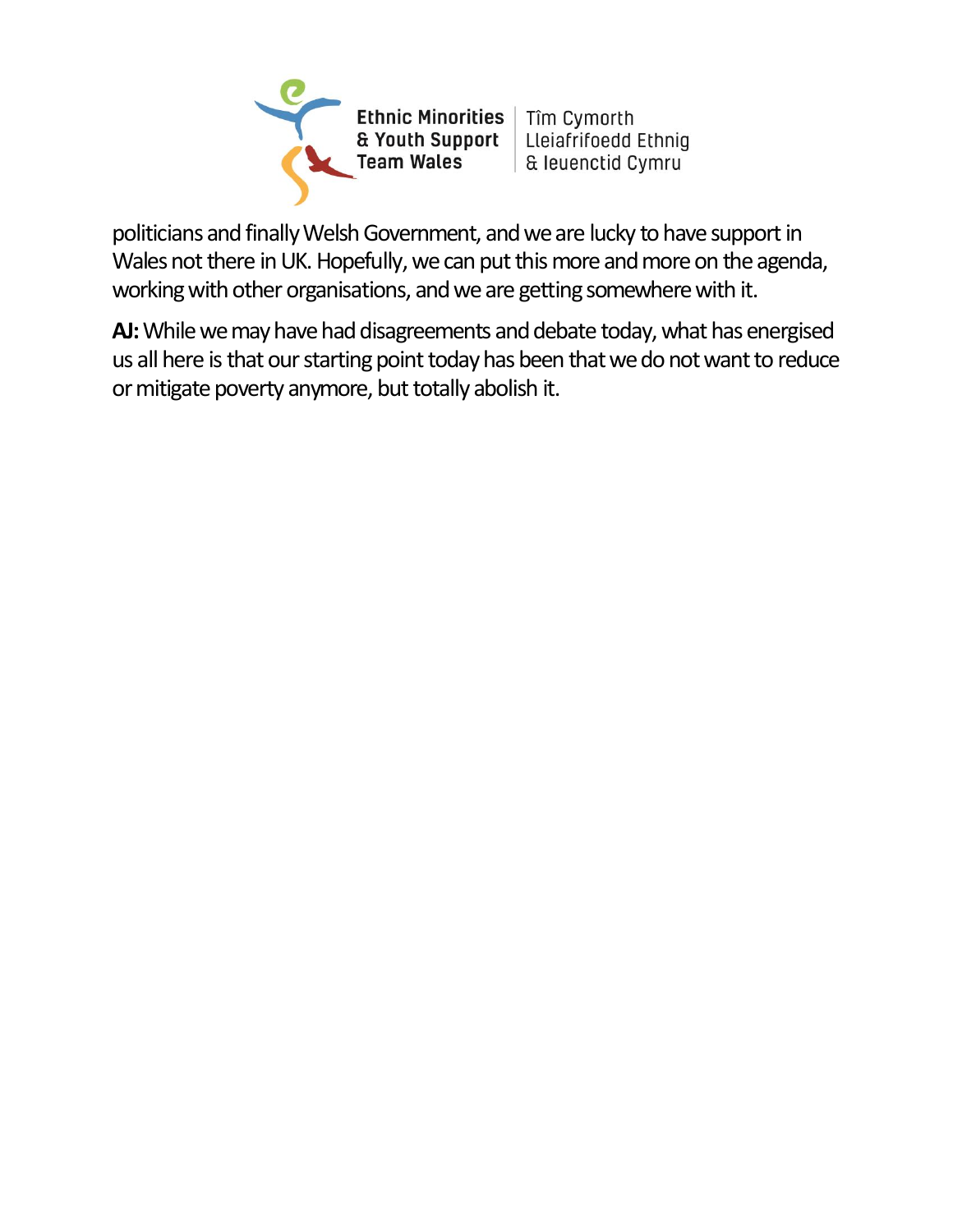

## **UNIVERSAL BASIC INCOME: WHAT COULD IT DO FOR US?**

#### **FORUM AGENDA for Wednesday 16 February, 10am-11 am**

**Key Speaker/Panelist:**Jonathan Williams (Co-founder, UBI Lab Wales), Eleri Williams & Deian Timms, (Change Analysts for Office of Future Generations Commissioner)

**EYST**: Adam Johannes (host), Selima/Hasminder (co-host/chair) and Judy Li (cohost and tech)

| $09:45-$<br>09:55 | Log in to Zoom meeting                                    | <b>Key speakers and EYST</b>     |
|-------------------|-----------------------------------------------------------|----------------------------------|
| 10am<br>$-10.05$  | <b>Welcome. Team introduces</b><br>themselves $-$ J, S, H | Adam, Judy, Selima,<br>Hasminder |
|                   |                                                           |                                  |
|                   | S & H says for 3 mins why                                 |                                  |
|                   | they think the topic is                                   |                                  |
|                   | important                                                 |                                  |
| 10:05             | Overview of topic and                                     | Adam                             |
| $-10.20$          | introduction of three                                     |                                  |
|                   | speakers                                                  |                                  |
| $10:20-$          | Jonathan, Eleri, Deian speak                              | <b>Key speakers</b>              |
| 10.45             | for around 5 mins each                                    |                                  |
| 10.45             | Open Discussion, with some                                | Selima & Hasminder               |
| $-11.00$          | pre-prepared questions                                    |                                  |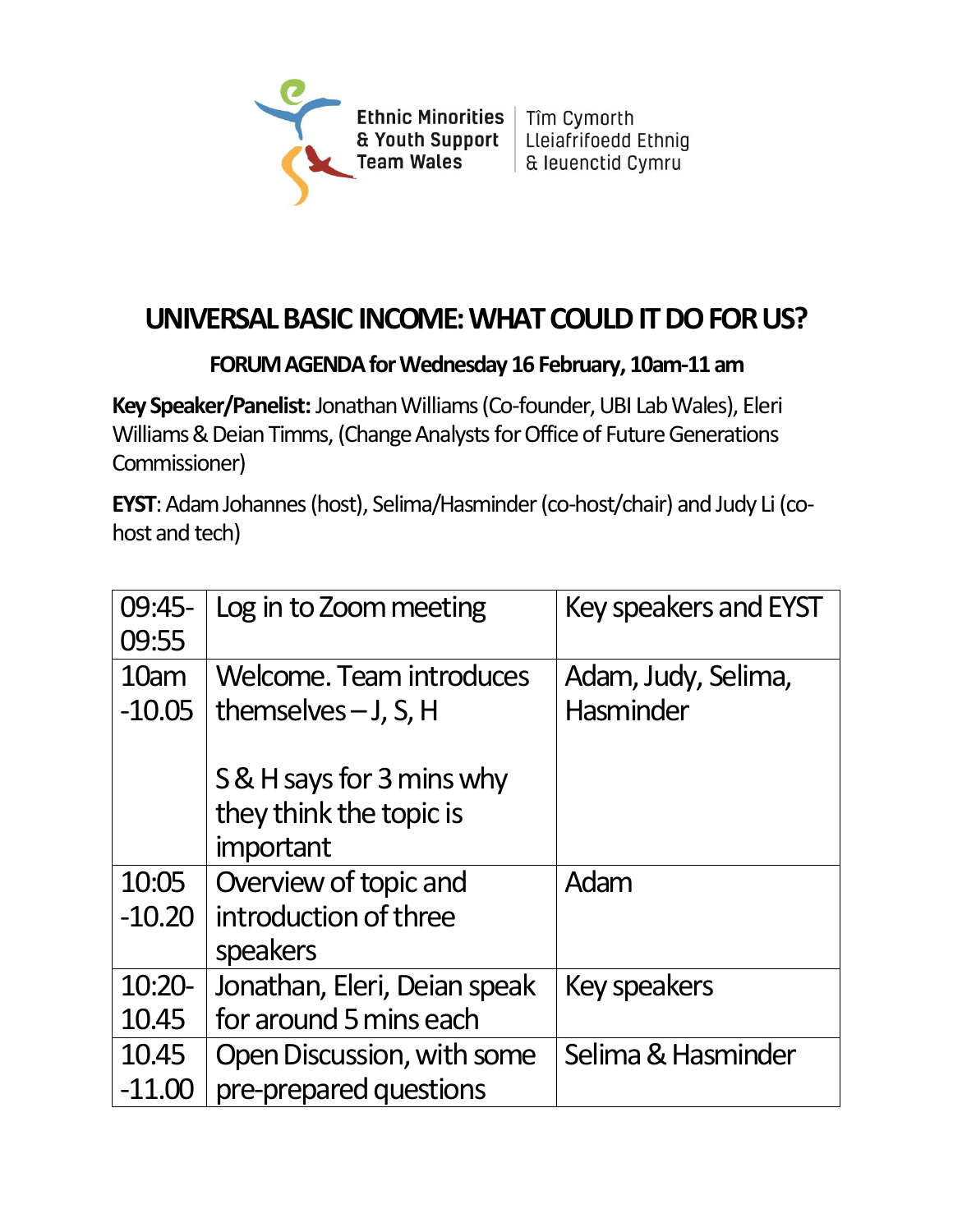

| 11.15 | 11.00- Closing Comments from<br>speakers and Adam | <b>Adam/Key Speakers</b>                      |
|-------|---------------------------------------------------|-----------------------------------------------|
| 11.15 | Team reflection/debrief                           | <b>EYST (Key Speakers</b><br>welcome to join) |

## **APPENDIX 2**

#### **Resourcesmentioned during presentationsand discussion**

Guardian article on Wales pilot of Universal Basic Income

[https://www.theguardian.com/society/2022/feb/15/basic-income-pilot-scheme](https://www.theguardian.com/society/2022/feb/15/basic-income-pilot-scheme-for-care-leavers-to-be-trialled-in-wales)[for-care-leavers-to-be-trialled-in-wales](https://www.theguardian.com/society/2022/feb/15/basic-income-pilot-scheme-for-care-leavers-to-be-trialled-in-wales)

Basic Income in the Neoliberal Age, Critique of UBI by Ontario Coalition Against **Poverty** 

<https://socialistproject.ca/content/uploads/2018/01/BasicIncome.pdf>

Critique of UBI by Disabled People Against Cuts: <https://isj.org.uk/universal-basic-income/>

Future Generations Wales Report on UBI: [https://www.futuregenerations.wales/news/new-report-reveals-universal-basic](https://www.futuregenerations.wales/news/new-report-reveals-universal-basic-income-in-wales-would-cut-poverty-in-half/)[income-in-wales-would-cut-poverty-in-half/](https://www.futuregenerations.wales/news/new-report-reveals-universal-basic-income-in-wales-would-cut-poverty-in-half/)

Dave Beck (Salford Uni & UBILab) : Rise of foodbanks across Wales and how a UBI can end this problem:

[https://www-cambridge-org.salford.idm.oclc.org/core/journals/social-policy-and](https://www-cambridge-org.salford.idm.oclc.org/core/journals/social-policy-and-society/article/food-bank-a-safetynet-in-place-of-welfare-security-in-times-of-austerity-and-the-covid19-)[society/article/food-bank-a-safetynet-in-place-of-welfare-security-in-times-of](https://www-cambridge-org.salford.idm.oclc.org/core/journals/social-policy-and-society/article/food-bank-a-safetynet-in-place-of-welfare-security-in-times-of-austerity-and-the-covid19-)[austerity-and-the-covid19-](https://www-cambridge-org.salford.idm.oclc.org/core/journals/social-policy-and-society/article/food-bank-a-safetynet-in-place-of-welfare-security-in-times-of-austerity-and-the-covid19-)